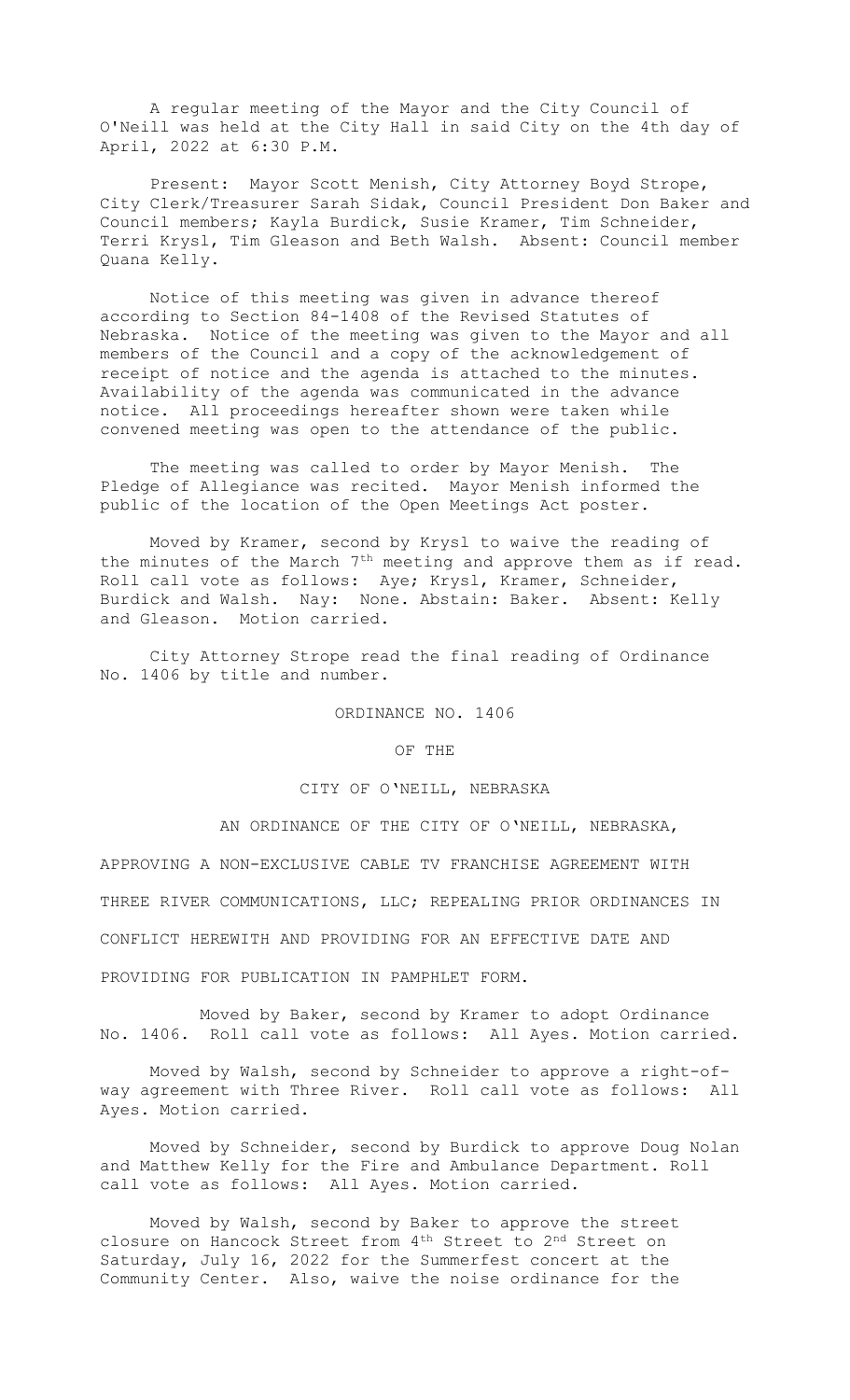concert as it will not end until midnight. Roll call vote as follows: All Ayes. Motion carried.

Moved by Walsh, second by Kramer to accept the low bid from Sargent Drilling in the amount of \$10,825.00 for the test hole for the new well. Roll call vote as follows: All Ayes. Motion carried.

Moved by Schneider, second by Kramer to approve the special designated liquor license for the Orchard Bar LLC for a wedding reception at the Community Center. Roll call vote as follows: All Ayes. Motion carried.

Moved by Baker, second by Krysl to advertise for hay bids. Roll call vote as follows: All Ayes. Motion carried.

Moved by Burdick, second by Baker to approve the hiring of a temporary part-time Library Assistant for 6 months. Roll call vote as follows: All Ayes. Motion carried.

Council member Gleason entered the meeting at this time.

Moved by Schneider, second by Kramer to approve application 03-LB840-22 in the amount of \$50,000.00 for building acquisition and equipment. Roll call vote as follows: All Ayes. Motion carried.

Moved by Walsh, second by Gleason to approve the Treasurer's Report. Roll call vote as follows: All Ayes. Motion carried.

Moved by Walsh, second by Gleason to approve the bill submitted at this meeting by Scott Menish. Roll call vote as follows: All Ayes. Motion carried.

Moved by Krysl, second by Walsh to approve the bill submitted at this meeting by O'Neill Lumber. Roll call vote as follows: Aye; Krysl, Kramer, Burdick, Baker, Gleason and Walsh. Nay: None. Abstain: Schneider. Absent: Kelly. Motion carried.

Moved by Gleason, second by Walsh to approve the remaining bills. Roll call vote as follows: All Ayes. Motion carried.

| Payroll, salary                     | 131,530.66 | FED & FICA, tax                   | 28,996.32 |
|-------------------------------------|------------|-----------------------------------|-----------|
| American Family, ins                | 2,008.94   | Black Hills Energy, util 3,703.06 |           |
| Blue Cross, ins 47,187.35           |            | Bomgaars, su                      | 889.99    |
| Dana Cole, ser 14,500.00            |            | Guardian, ins                     | 1,733.06  |
| Heartland Fire, ser 1,867.00        |            | John Hancock, pension             | 6,829.92  |
| NE Dept. of Revenue, tax 4,255.29   |            | NPPD, util                        | 15,864.01 |
| NT&T, phone                         | 877.40     | UNUM Life, ins                    | 223.94    |
| Verizon, phone                      | 921.17     | Wex Bank, fuel                    | 6,953.97  |
| <b>GENERAL FUND</b>                 |            |                                   |           |
| Above the Garage, ser               | 599.00     | Amazon, su                        | 293.36    |
| American Legion, su 80.00           |            | Anson Ins, ins                    | 321.75    |
| Appeara, su                         | 302.71     | Bartak Glass, ser                 | 50.00     |
| Carhart Lumber, su                  | 27.56      | Century Link, phone               | $\star$   |
| Contingent Fund, re 452.61          |            | Dearborn Life, ins                | 99.76     |
| Floor Maint, su                     | 221.66     | Great America, lease              | 218.25    |
| Great Plains Small Engine, su137.40 |            | Heiman Fire Equip, ser            | 6,756.00  |
| Hollman Media, ser                  | 19.95      | Holt Co. Independent, ad          | 272.97    |
| Island Supply, su 668.15            |            | KBRX, ad                          | 7.50      |
| Kellum Welding, su 1,626.55         |            | Krier Tech, su                    | 1,871.50  |
| Krotter Home & Auto, su 94.28       |            | LB840 Fund, pmt                   | 26,670.10 |
| Scott Menish, ser                   | 100.00     | Netcom, ser                       | 456.00    |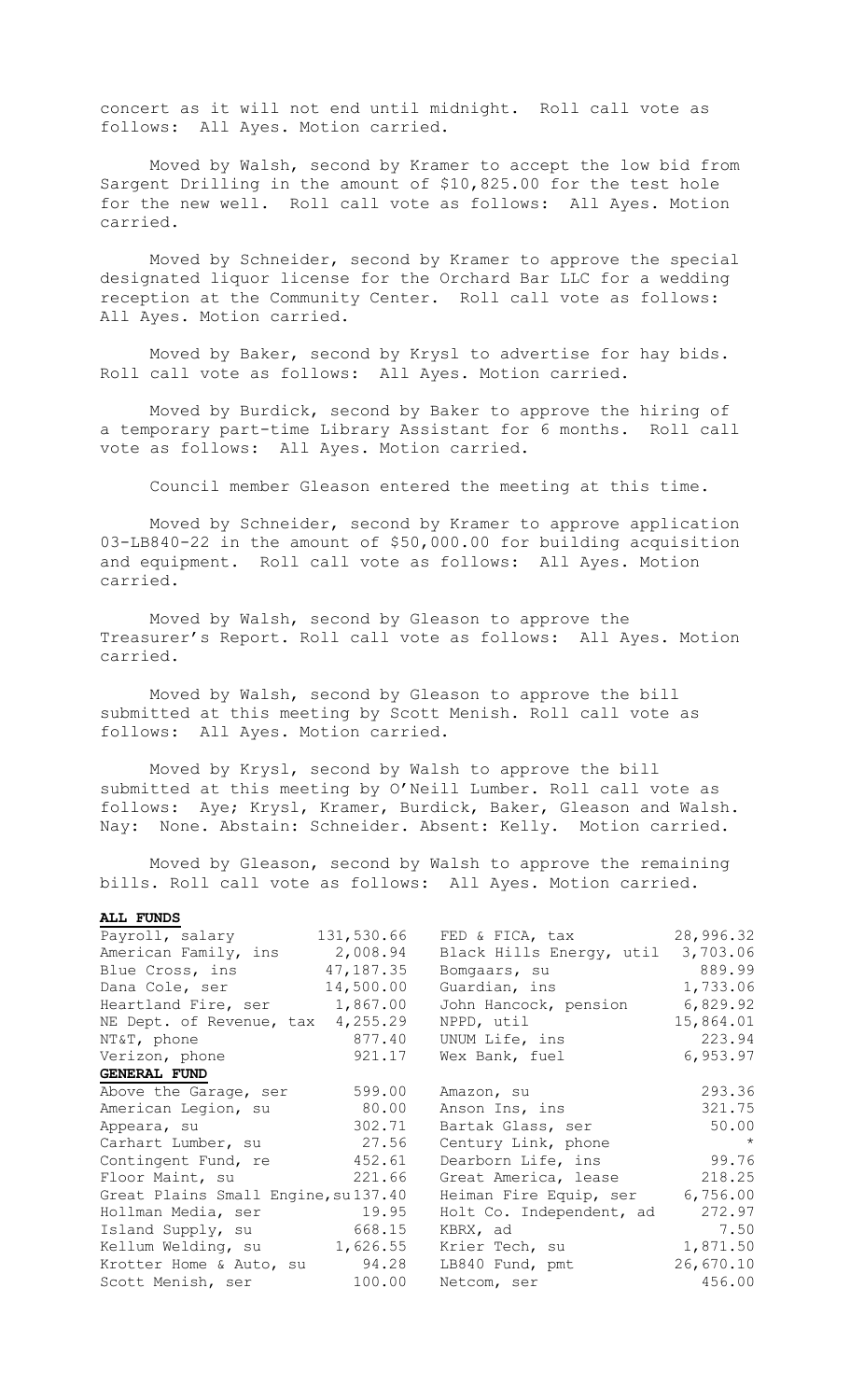Northeast Comm College, fee 886.32 O'Neill Auto, su  $22.84$ O'Neill Family Pharmacy, su 291.93 Strope Masonry, ser 3,177.75 **POLICE FUND**<br>A & J Tire, rep Consolidated Management, su 279.26 Sayler Screenprinting, su 100.50 **STREET FUND**  $H$ ort Construction,  $I =$ <br> $H$ olt Co Tire, su  $R$ ,599.80 Sanne Service, ser 149.72 **SEWER FUND** Blain Pumping & Plumb, ser  $150.00$ Farmer' Pride, su 25.18 O'Neill Lumber, su 1.79<br>Postmaster, fee 132.50 Stan Houston Equip, ser 547.98<br>Torpin's Rodeo, su 5,49 Torpin's Rodeo, su 3.49 **WATER FUND** Postmaster, fee 132.50 Quadient Finance, su 500.00 Tax Commissioner, tax 848.47 **SOLID WASTE FUND** visson, ser<br>O'Neill Auto, su<br>Reiser Ins, ins Schindler Electric, ser 818.36 **LB840 FUND** KBRX, ad 15.00

TIM GLEASON, WARD IV BETH WALSH, WARD IV

| Northeast Comm College, fee 886.32  |                     | Ogden Hardware, su                   | 34.95            |
|-------------------------------------|---------------------|--------------------------------------|------------------|
| O'Neill Auto, su                    | 22.84               | O'Neill Electric, ser                | 452.98           |
| O'Neill Family Pharmacy, su 291.93  |                     | Pinnacle Bank, fees                  | 230.50           |
| Precision IT, ser                   | 23.75               | Ramada Midtown, ser                  | 464.75           |
| Dori Rich, clean                    | 885.00              | Schaecher Electric, ser              | 1,550.93         |
| Strope Masonry, ser                 | 3, 177. 75          | Zoll Medical Corp, su                | 395.64           |
| POLICE FUND                         |                     |                                      |                  |
| A & J Tire, rep                     | 91.98               | Boyd Holt Mutual Aid, ser            | 92.00            |
| Century Link, phone                 | $\star$             | Jackolyn Collier, clean              | 160.00           |
| Consolidated Management, su 279.26  |                     | Heartland Counseling, ser            | 135.14           |
| HCAS, fees                          | 480.00              | Inside The Tape, fee                 | 295.00           |
| Jack's Uniforms, su                 | 822.32              | Nebr State Patrol, fees              | 615.00           |
| 911 Custom, su                      | 57.00               | O'Neill Car Wash, ser                | 24.70            |
| O'Neill Shopper, ad                 | 48.93               | Pinnacle Bank, su                    | 230.91           |
| Prairie Hills Ford, ser             | 357.84              | Public Safety Center, su             | 44.99            |
| Quality Alignment, ser              | 71.90               | Quill Corp, su                       | 96.35            |
| Sayler Screenprinting, su           | 100.50              | Security Shredding, su               | 35.00            |
| <b>STREET FUND</b>                  |                     |                                      |                  |
| Akrs Equip, su                      | 12.22               | Appeara, su                          | 272.45           |
| Carhart Lumber, su                  | 2,429.67            | Connot Tire, su                      | 86.00            |
| FCF Construction, ser               | 49,991.53           | Danny Havranek, ser                  | 165.00           |
| Holt Co Tire, su                    | 8,599.80            | Mercedes-Benz Financial, pmt         | 27,636.30        |
| Mitchell Equip, su                  | 246.00              | Newman Signs, su                     | 465.45           |
| Ogden Hardware, su                  | 212.84              | Olsson, ser                          | 5,792.29         |
| O'Neill Auto, su                    | 163.97              | Pinnacle Bank, fees                  | 80.00            |
| Productivity Plus, su               | 181.04              | Ranchland Auto, su                   | 115.10           |
| Sanne Service, ser                  | 449.72              |                                      |                  |
| <b>SEWER FUND</b>                   |                     |                                      |                  |
| Blain Pumping & Plumb, ser          | 150.00              | Contingent Fund, re                  | 4.86             |
| Farmer' Pride, su                   | 25.18               | Fedex, ser                           | 96.61            |
| Grainger, su                        | 70.50               | LaQuinta, ser                        | 109.95           |
| Midwest Labs, tests                 | 149.00              | Quadient Finance, su                 | 500.00           |
| Ogden Hardware, su                  | 16.38               | Olsson, ser                          | 753.16           |
| One Call Concepts, hotline          | 7.96                | One Office, su                       | 26.93            |
| O'Neill Lumber, su                  | 7.79                | Pinnacle Bank, su                    | 44.13            |
| Postmaster, fee                     | 132.50              | Ranchland Auto, su                   | 47.48            |
| Stan Houston Equip, ser             |                     | 547.98 Tax Commissioner, tax         | 3,932.62         |
| Torpin's Rodeo, su                  | 5.49                | USA Blue Book, su                    | 350.80           |
| <b>WATER FUND</b>                   |                     |                                      |                  |
| Badger Meter, fee                   | 77.50               | City Utility Deposits, re 2,320.00   |                  |
| Contingent Fund, re                 | 182.54              | Farmer' Pride, su                    | 25.17            |
| Fedex, ser                          | 35.67               | Grainger, su                         | 70.50            |
| Holt Co Independent, ad             | 275.00              | LaQuinta, ser                        | 329.85           |
| League of NE Mun, reg               | 55.00               | Municipal Supply, su                 | 348.43           |
| NE Public Health, tests             | 226.00              | Nebr DEE, fee                        | 35.00            |
| NE Support, pmt                     | 363.68              | Niobrara Valley, util                | $\star$          |
| Ogden Hardware, su                  | 11.38               | Olsson, fees                         | 1,532.91         |
| One Call Concepts, hotline          | 7.96                | One Office, su                       | 75.05            |
| O'Neill Lumber, su                  | 7.78                | Pinnacle Bank, fees                  | 380.04           |
| Postmaster, fee                     | 132.50              | Quadient Finance, su                 | 500.00           |
| Stan Houston Equip, ser             | 547.99              | Torpin's Rodeo, su                   | 5.49             |
| Tax Commissioner, tax               | 848.47              |                                      |                  |
| <b>SOLID WASTE FUND</b>             |                     |                                      |                  |
| Accounts Management, pmt            | 780.39              | Butler Co. Landfill, fee             | 27,632.75        |
| Farmers Pride, su                   | 529.50              | Connot Tire, ser                     | 424.00           |
| Cubby, su                           | 313.64              | Farmer' Pride, su                    | 1,230.39         |
| K&K Welding, ser                    | 1,097.52<br>$\star$ | Matheson Tri-gas, su                 | 37.13            |
| Niobrara Valley, util               |                     | NMC, su                              | 331.47           |
| Olsson, ser                         | 256.95<br>23.64     | One Office, su<br>Ranchland Auto, su | 203.94<br>149.85 |
| O'Neill Auto, su<br>Reiser Ins, ins | 225.00              | Dori Rich, clean                     | 300.00           |
|                                     |                     |                                      |                  |